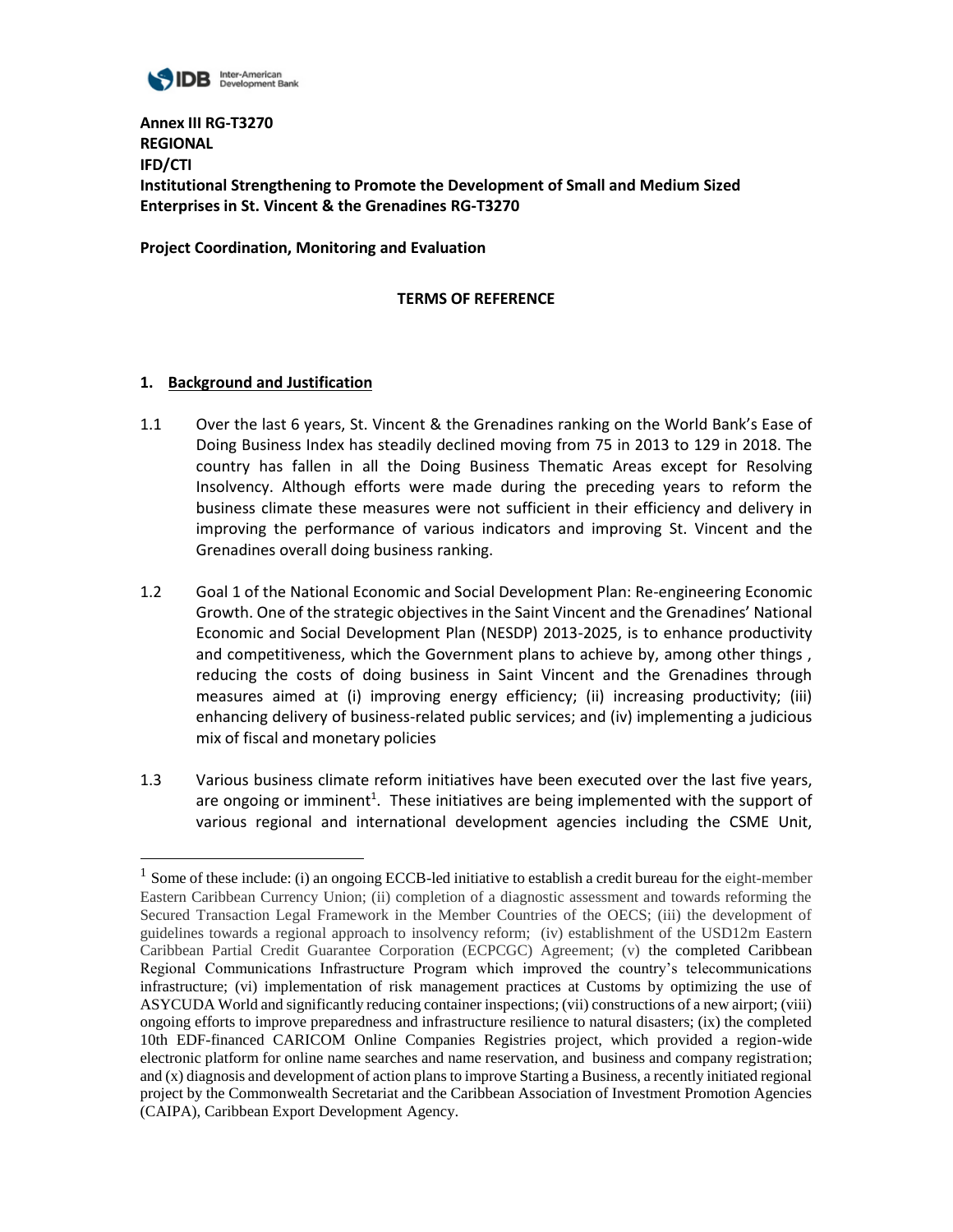

CARICOM Secretariat, 10<sup>th</sup> European Development Fund (EDF), World Bank Group, Eastern Caribbean Central Bank, Caribbean Development Bank, the United Nations Conference on Trade and Development, and the Commonwealth Secretariat.

- 1.4 As a result of assistance provided under the CARICOM Online Companies Registries project (financed under the 10th EDF), an automated system for registering companies, business names, and other legal entities was established within the Commerce and Intellectual Property Office (CIPO). The automated system is designed to enable submission and processing of applications and electronic data exchanges with other registries within CARICOM. Despite design capability, most of the processes at CIPO are still conducted manually and are paper-based. The Final Report of the CARICOM project detailed actions, which CIPO had to implement to utilize the Online Registry, these were: (i) complete data entry of all historic records; (ii) enhance some of the CIPO forms; and (ii) increase its network bandwidth to avoid the poor performance currently being experienced. Since project completion, work was done to enhance the CIPO forms and to improve the reliability of the internet service at CIPO.
- 1.5 The Compete Caribbean Partnership Facility (CCPF) is supporting the implementation of a project titled *Institutional Strengthening to Promote the Development of Small and Medium Sized Enterprises in St. Vincent & the Grenadines*. The project is aimed at strengthening the institutional capacity of CIPO to support business registration. More specifically, the project will support the digitization of hard copy records, population of CIPO's databases, technical support to establish and launch an online service, and the delivery of technical and user training.
- 1.6 The Compete Caribbean Partnership Facility has the objective of this consultancy to monitor and evaluate the execution of the *Institutional Strengthening to Promote the Development of Small and Medium Sized Enterprises in St. Vincent & the Grenadines*. More specifically, the consultant will work closely with the CIPO Registrar, other consultants engaged under the project, and Compete Caribbean to: (i) compile and analyze pre- and post-project data, disaggregated by gender and other relevant characteristics, on the business processes, time required to access CIPO's services, user experiences and client satisfaction levels; (ii) provide content related to the project status and achievements to be used for generating communication products; and (iii) prepare monitoring and completion reports

## **2. Key Activities**

The candidate will carry out the following key activities that will facilitate the achievement of the objective:

2.1 Develop a more in-depth understanding of the assignment by studying background documents; and liaising with CIPO, the government's Information Technology Services Department (ITSD), other consultants engaged under the project, and Compete Caribbean.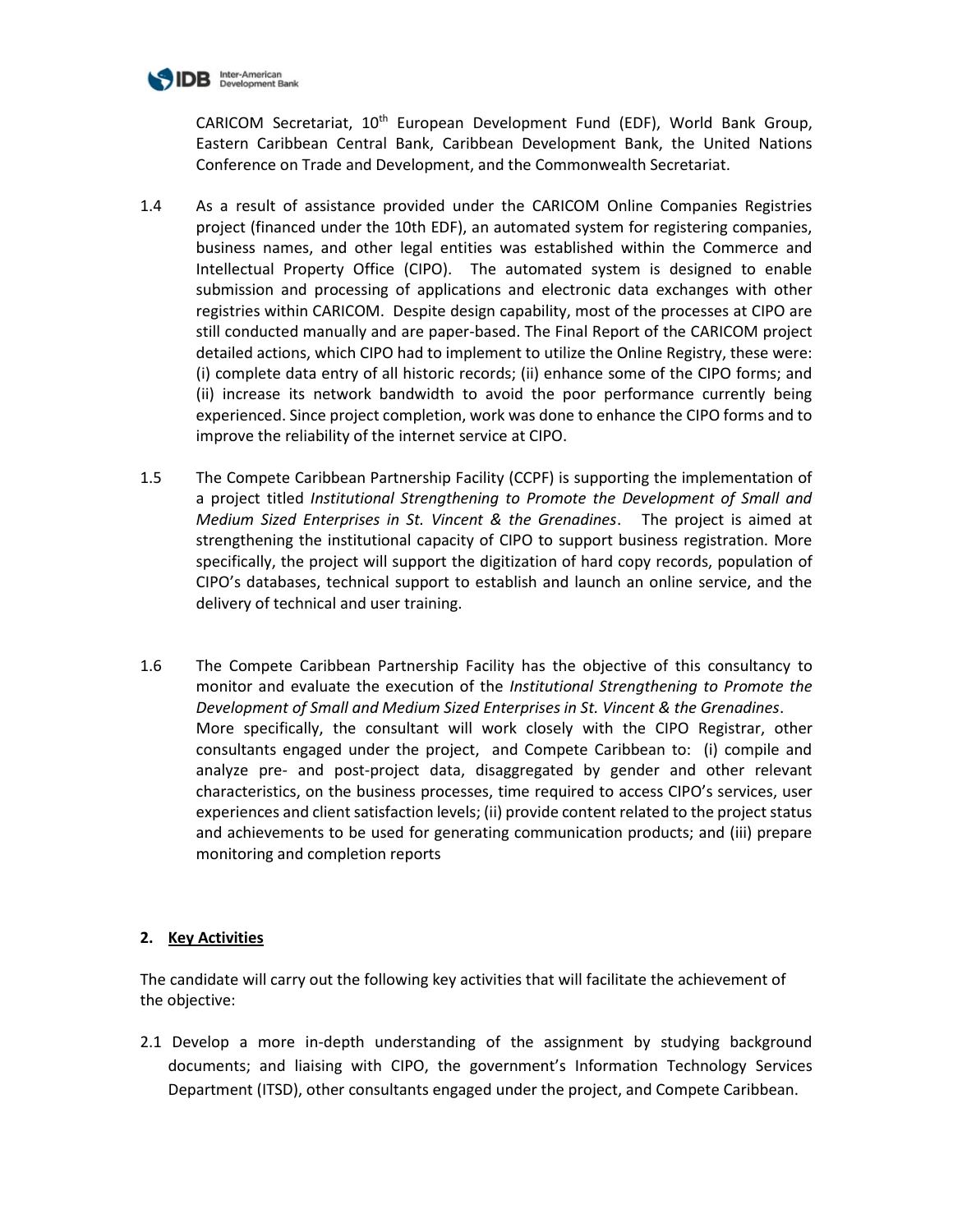

- 2.2 Prepare a draft Work Plan complete with a simple Monitoring and Evaluation (M&E) Plan for completing the assignment complete with methods and tools for collecting data prior to, during and on completion of the project.
- 2.3 Finalize the Work Plan based on feedback provided.
- 2.4 Prepare concise bi-Monthly Project Implementation Progress Reports (every two months) accompanied by an updated M&E Plan. These Progress Reports must represent an evidencebased assessment of progress of progress towards planned results; factors influencing progress; actions required to improve implementation performance and promote project sustainability.
- 2.5 Prepare a draft Project Completion Report (PCR) in accordance with the Bank's guidelines for preparing PCRs.

### **3. Expected Outcome and Deliverables**

The candidate will be responsible for the delivery of the following products:

- 3.1 Draft Work plan with within 2 weeks of contract signing.
- 3.2 Finalized Work Plan within 3 days of receipt of comments from CIPO and Compete Caribbean.
- 3.3 Draft bi-Monthly Progress Report within 3 days following the end of each period.
- 3.4 Finalized bi-Monthly Progress Report within 2 days of receipt of comments from CIPO and Compete Caribbean on the draft versions.
- 3.5 Draft PCR within 3 months of completion of the project *Institutional Strengthening to Promote the Development of Small and Medium Sized Enterprises in St. Vincent & the Grenadines*.
- 3.6 Finalized PCR within 3 weeks of receipt of comments on the draft version from CIPO and Compete Caribbean on the draft version.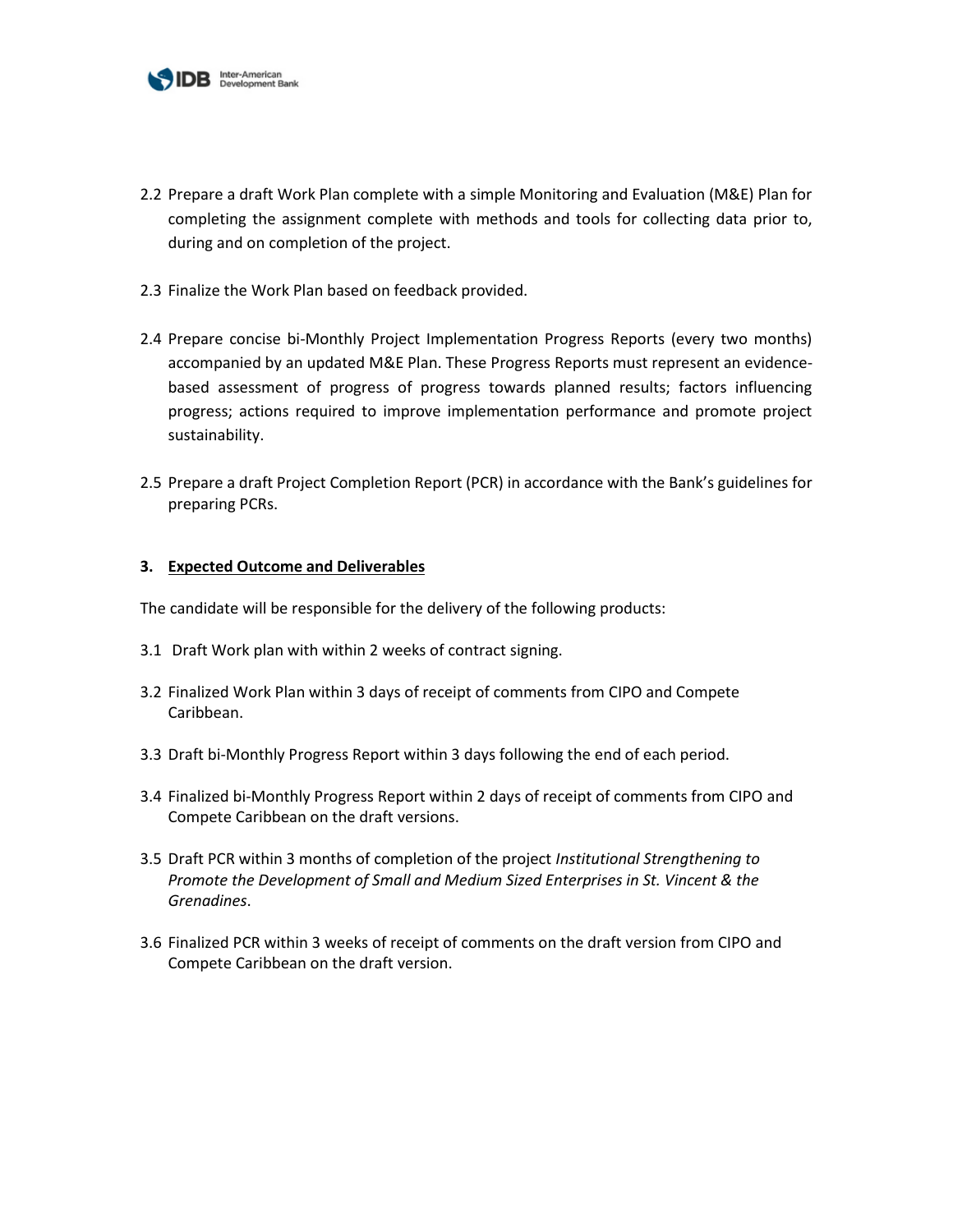

## **4. Schedule of Payments & Qualifications**

4.1 Payment terms will be based on project milestones or deliverables. The Bank does not expect to make advance payments under consulting contracts unless a significant amount of travel is required.

| <b>Payment Schedule</b>                   |     |  |
|-------------------------------------------|-----|--|
| <b>Deliverable</b>                        | ℅   |  |
| 1. Finalised Work Plan                    | 10% |  |
| 2. Finalised bi-Monthly Progress Report 1 | 25% |  |
| 3. Finalised bi-Monthly Progress Report 2 | 25% |  |
| 4. Finalised PCR                          | 40% |  |
| <b>TOTAL</b>                              | በበ% |  |

### **Qualifications**

Academic Degree / Level & Years of Professional Work Experience:

- A Master's degree or greater in a relevant field such as applied social sciences, project management, development economics, or monitoring and evaluation.
- At least 5 years' experience in the monitoring and evaluation of projects financed by international financing institutions or bilateral agencies. Specific experience in preparing monitoring and evaluation plans, and performance monitoring and project completion reports.

#### Core Competencies:

- Results based management
- Highly developed communication and writing skills.
- A working understanding of guidelines and procedures typically used by development banks
- Language: Excellent ability to communicate in English both written and spoken

#### **Characteristics of the Consultancy**

• **Type of contract and modality**: Individual, Product and External Services Contractual (PEC), Lump Sum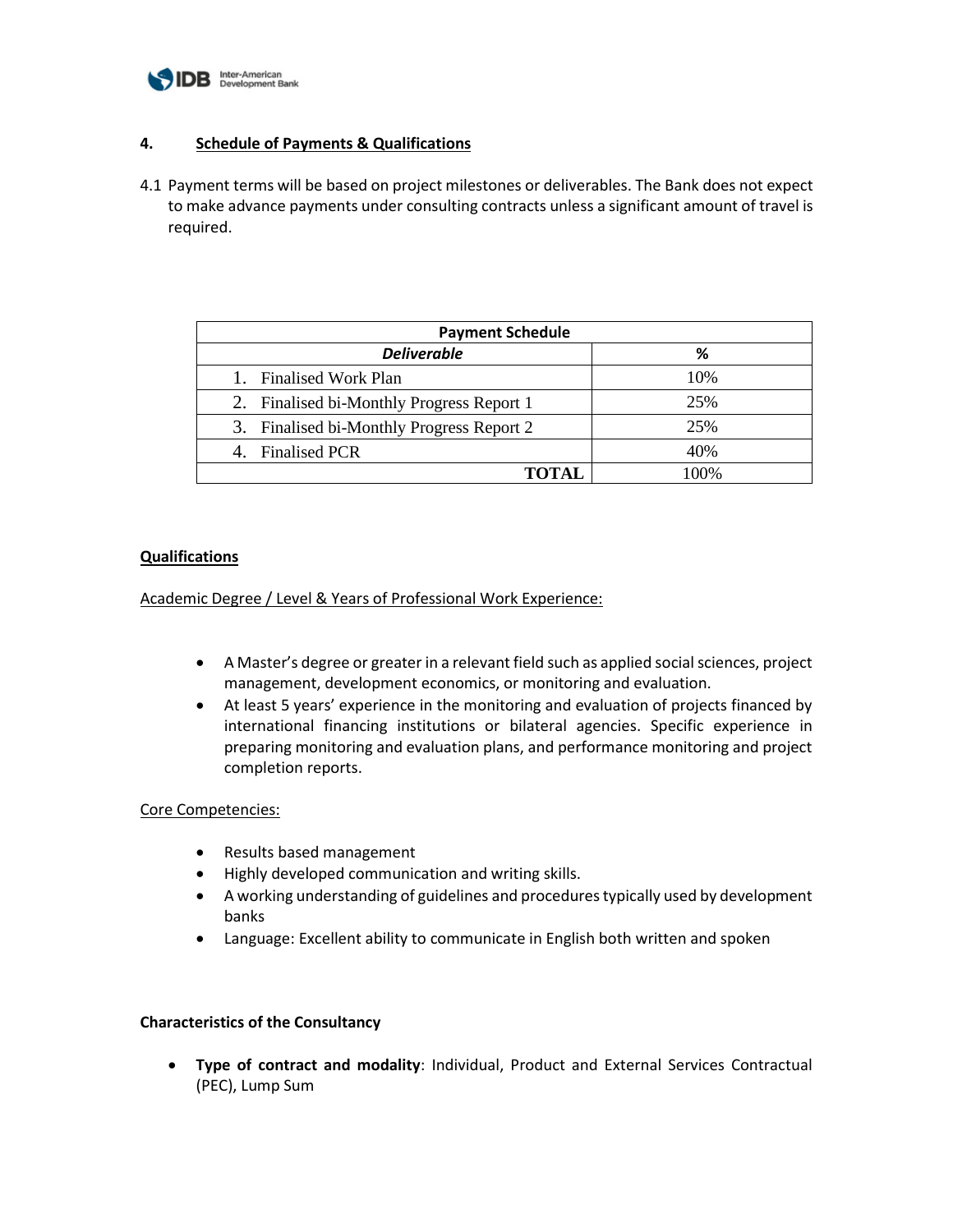

- **Contract duration:** Six (6) months from the start date
- **Place(s) of work**: External consultancy that may require a presence on the ground in St. Vincent and the Grenadines for approximately 40% of the estimated effort.
- **Responsible person:** Michael Hennessey, Private Sector Development Specialist Private Sector Development Specialist, of the Competitiveness, Technology and Innovation Division (IFD/CTI).
- **Requirements:** Candidates must be individuals from any IDB member country or non-IDB member countries recognized by the Donors of the Compete Caribbean Partnership Facility as eligible.

**Our culture:** Working with us you will be surrounded by a diverse group of people who have years of experience in all types of development fields, including transportation, health, gender and diversity, communications and much more.

**About us:** At the Inter-American Development Bank, we're devoted to improving lives. Since 1959, we've been a leading source of long-term financing for economic, social, and institutional development in Latin America and the Caribbean. We do more than lending though. We partner with our 48-member countries to provide Latin America and the Caribbean with cutting-edge research about relevant development issues, policy advice to inform their decisions, and technical assistance to improve on the planning and execution of projects. For this, we need people who not only have the right skills, but also are passionate about improving lives.

**Payment and Conditions:** Compensation will be determined in accordance with Bank's policies and procedures. The Bank, pursuant to applicable policies, may contribute toward travel and moving expenses. In addition, candidates must be citizens of an IDB member country.

**Visa and Work Permit:** The Bank, pursuant to applicable policies, may submit a visa request to the applicable immigration authorities; however, the granting of the visa is at the discretion of the immigration authorities. Notwithstanding, it is the responsibility of the candidate to obtain the necessary visa or work permits required by the authorities of the country(ies) in which the services will be rendered to the Bank. If a candidate cannot obtain a visa or work permit to render services to the Bank the contractual offer will be rescinded

**Consanguinity:** Pursuant to applicable Bank policy, candidates with relatives (including the fourth degree of consanguinity and the second degree of affinity, including spouse) working for the IDB, IDB Invest, or MIF as staff members or Complementary Workforce contractuals, will not be eligible to provide services for the Bank.

**Diversity:** The Bank is committed to diversity and inclusion and to providing equal opportunities to all candidates. We embrace diversity based on gender, age, education, national origin, ethnic origin, race, disability, sexual orientation, and religion. We encourage women, Afro-descendants and persons of indigenous origins to apply.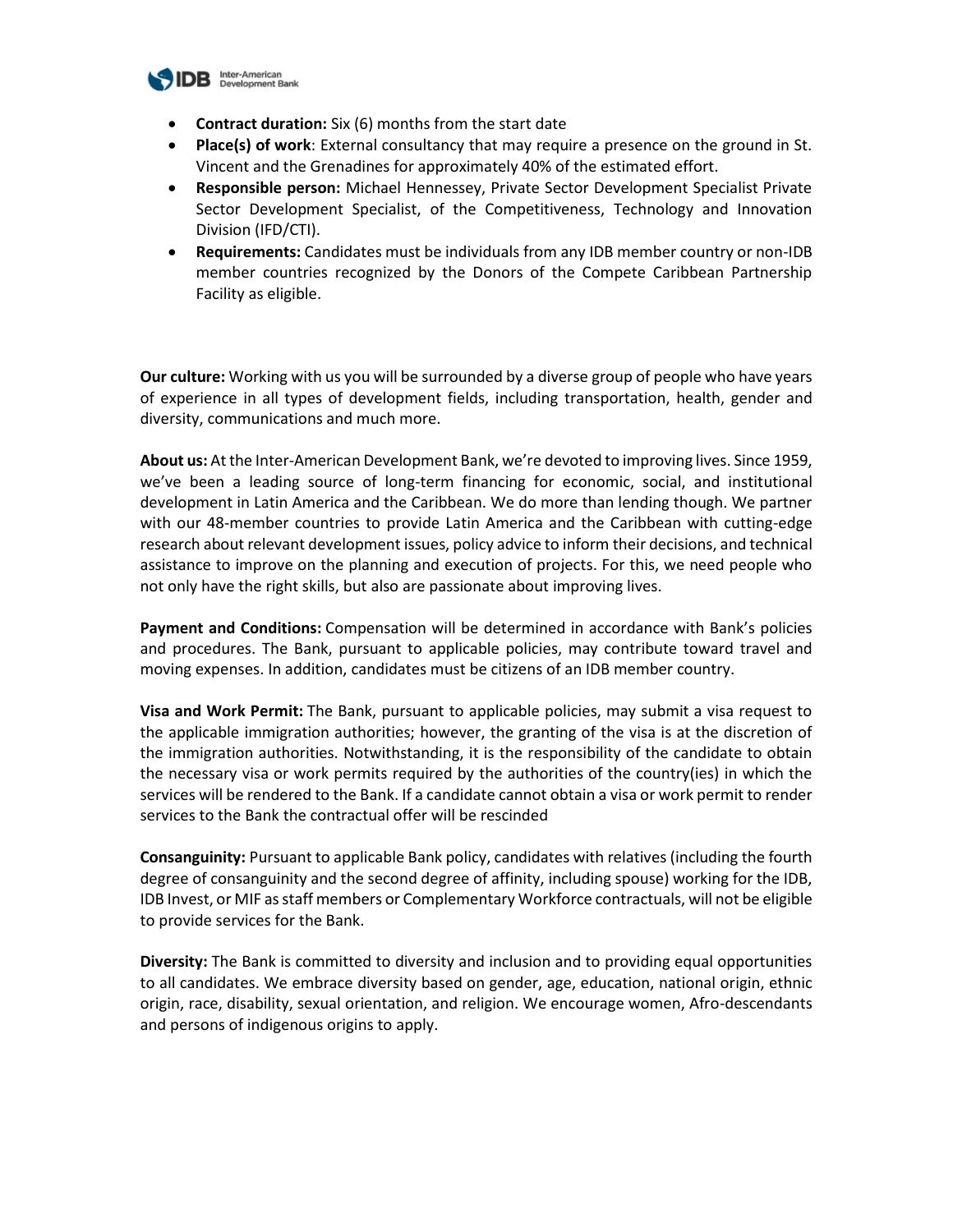

### **TERMS OF REFERNECE**

### **Capacity Building to Allow Online Business Registration**

**REGIONAL RG-T3270**

 $\overline{\phantom{0}}$ 

**[Web link to approved document]**

# **Institutional Strengthening to Promote the Development of Small and Medium Sized Enterprises in St. Vincent & the Grenadines**

### **5. Background and Justification**

- 1.7 Over the last 6 years, St. Vincent & the Grenadines ranking on the World Bank's Ease of Doing Business Index has steadily declined moving from 75 in 2013 to 129 in 2018. The country has fallen in all the Doing Business Thematic Areas except for Resolving Insolvency. Although efforts were made during the preceding years to reform the business climate these measures were not sufficient in their efficiency and delivery in improving the performance of various indicators and improving St. Vincent and the Grenadines overall doing business ranking.
- 1.8 Goal 1 of the National Economic and Social Development Plan: Re-engineering Economic Growth. One of the strategic objectives in the Saint Vincent and the Grenadines' National Economic and Social Development Plan (NESDP) 2013-2025, is to enhance productivity and competitiveness, which the Government plans to achieve by, among other things , reducing the costs of doing business in Saint Vincent and the Grenadines through measures aimed at (i) improving energy efficiency; (ii) increasing productivity; (iii) enhancing public sector delivery of business-related services; and (iv) implementing a judicious mix of fiscal and monetary policies.
- 1.9 Various business climate reform initiatives have been executed over the last five years, are ongoing or imminent<sup>2</sup>. These initiatives are being implemented with the support of various regional and international development agencies including the CSME Unit,

<sup>&</sup>lt;sup>2</sup> Some of these include: (i) an ongoing ECCB-led initiative to establish a credit bureau for the eight-member Eastern Caribbean Currency Union; (ii) completion of a diagnostic assessment and towards reforming the Secured Transaction Legal Framework in the Member Countries of the OECS; (iii) the development of guidelines towards a regional approach to insolvency reform; (iv) establishment of the USD12m Eastern Caribbean Partial Credit Guarantee Corporation (ECPCGC) Agreement; (v) the completed Caribbean Regional Communications Infrastructure Program which improved the country's telecommunications infrastructure; (vi) implementation of risk management practices at Customs by optimizing the use of ASYCUDA World and significantly reducing container inspections; (vii) constructions of a new airport; (viii) ongoing efforts to improve preparedness and infrastructure resilience to natural disasters; (ix) the completed 10th EDF-financed CARICOM Online Companies Registries project, which provided a region-wide electronic platform for online name searches and name reservation, and business and company registration; and (x) diagnosis and development of action plans to improve Starting a Business, a recently initiated regional project by the Commonwealth Secretariat and the Caribbean Association of Investment Promotion Agencies (CAIPA), Caribbean Export Development Agency.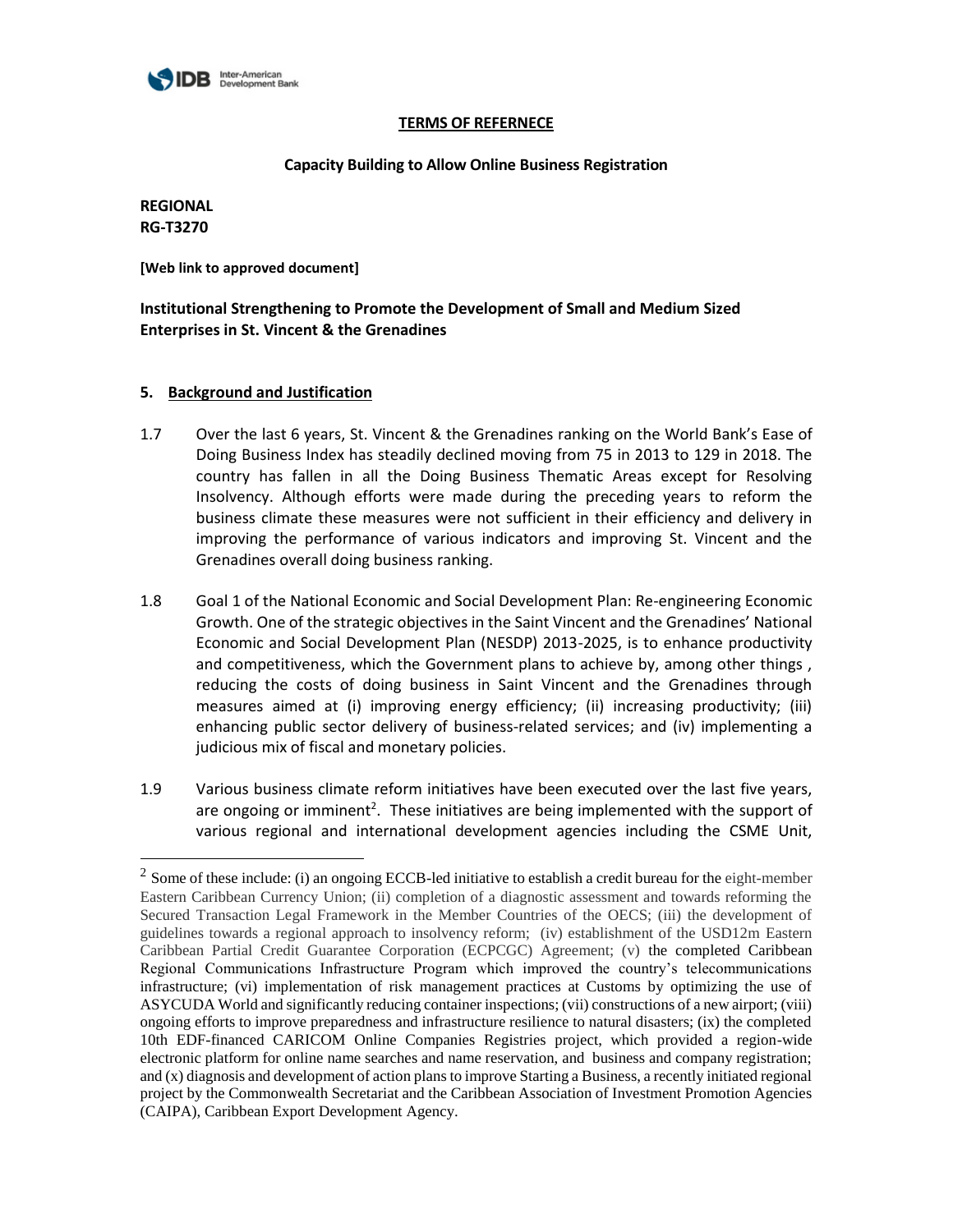

CARICOM Secretariat, 10th European Development Fund (EDF), World Bank Group, Eastern Caribbean Central Bank, Caribbean Development Bank, the United Nations Conference on Trade and Development, and the Commonwealth Secretariat.

- 1.10 As a result of assistance provided under the CARICOM Online Companies Registries project (financed under the 10th EDF), an automated system for registering companies, business names, and other legal entities was established within the Commerce and Intellectual Property Office (CIPO). The automated system is designed to enable submission and processing of applications and electronic data exchanges with other registries within CARICOM. Despite design capability, most of the processes at CIPO are still conducted manually and are paper-based. The Final Report of the CARICOM project detailed actions, which CIPO had to implement to utilize the Online Registry, these were: (i) complete data entry of all historic records; (ii) enhance some of the CIPO forms; and (ii) increase its network bandwidth to avoid the poor performance currently being experienced. Since project completion, work was done to enhance the CIPO forms and to improve the reliability of the internet service at CIPO.
- 1.11 The database that underpins the automated business registration system was not populated as only a limited amount of records (7,000) were entered for testing purposes only. To date, CIPO has lacked the human resources and equipment to digitize the remaining hard-copy records (approximately 18,500), some of which date back to 1909. In addition, the Government of Saint Vincent and the Grenadines is still working towards an agreement with the commercial banking sector to facilitate online payments related to registering a business. When this agreement is reached, some modifications must be made to the automated system to allow the online payment. Also, the processes for business registration would be further optimized if the CIPO database for registering businesses are linked to the CIPO database for registering intellectual property. Any effort to make the automated system fully operational, must also include user training (which was not done under the CARICOM project) and refresher training for staff of CIPO and the government's Information Technology Services Department (ITSD), who were trained in 2016 under the CARICOM project.

## **6. Objectives**

2.1 The main objective of this consultancy is to make St. Vincent & the Grenadines' business registration system available online through the digitization of all hard-copy records and completing the population of the CIPO database.

## **7. Scope of Services**

- 3.1 The consulting firm will be required to:
	- (a) provide all relevant equipment and personnel, digitize the hard-copy records, validate the scanned data, and complete the population of CIPO's databases;
	- (b) review the performance of the business registration system;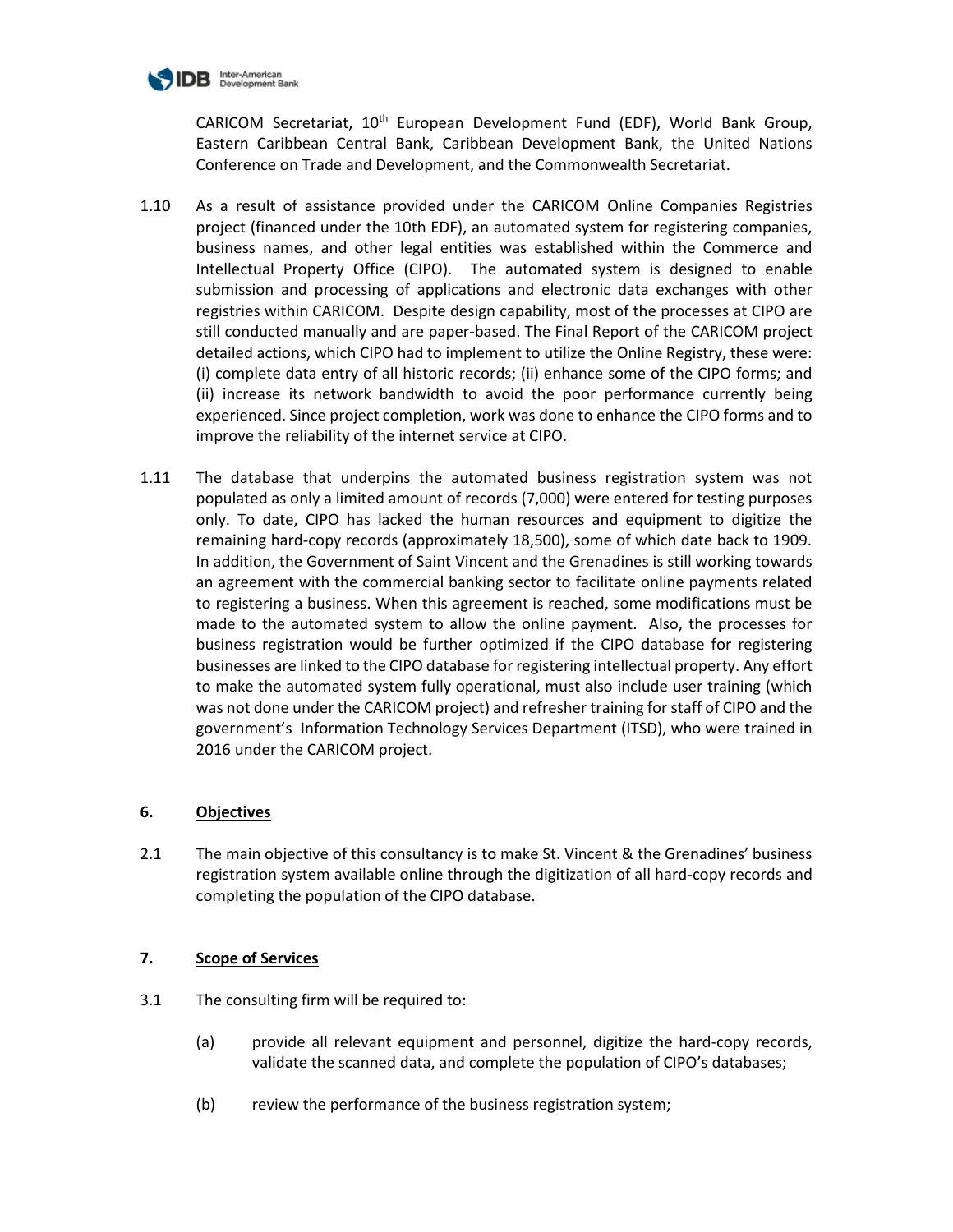

- (c) debug any performance issues and make any modifications required to facilitate online payments;
- (d) link the business registration database to the CIPO intellectual property database;
- (e) support CIPO with going online;
- (f) transfer knowledge on system maintenance to ITSD;
- (g) assess end-user training needs including legal professionals, women, youth, rural residents and any groups that are under-represented in terms of business registrations;
- (h) assess training needs for CIPO staff;
- (i) design and deliver training using approaches that are gender sensitive and inclusive and employing appropriate technology; and
- (j) make recommendations for increase access to CIPO's services by women and other underserved groups.

#### **8. Key Activities**

The contractual will carry out the following key activities that will facilitate the achievement of the objective:

- 4.1 Conduct a rapid review of the type and condition of documents to be scanned; and liaise with CIPO, ITSD, a sample of users, and Compete Caribbean to develop a more in-depth understanding of the assignment.
- 4.2 Assess current performance of the business registration system, and training needs of CIPO staff, ITSD staff and end-users.
- 4.3 Prepare an Inception Report that details the consultants' findings; recommendations for establishing a sustainable online business registration system that meets user needs; recommendations for increasing access to CIPO's services by women and other underserved groups; a Work Plan for completing the assignment; and a training plan to addressing staff and user training needs.
- 4.4 Set up a fully resourced digitization facility at CIPO to carry out the scanning of the records.
- 4.5 Digitize records, perform quality checks and data validation, populate database, link the business registration database to the CIPO intellectual property database; and support CIPO with going online.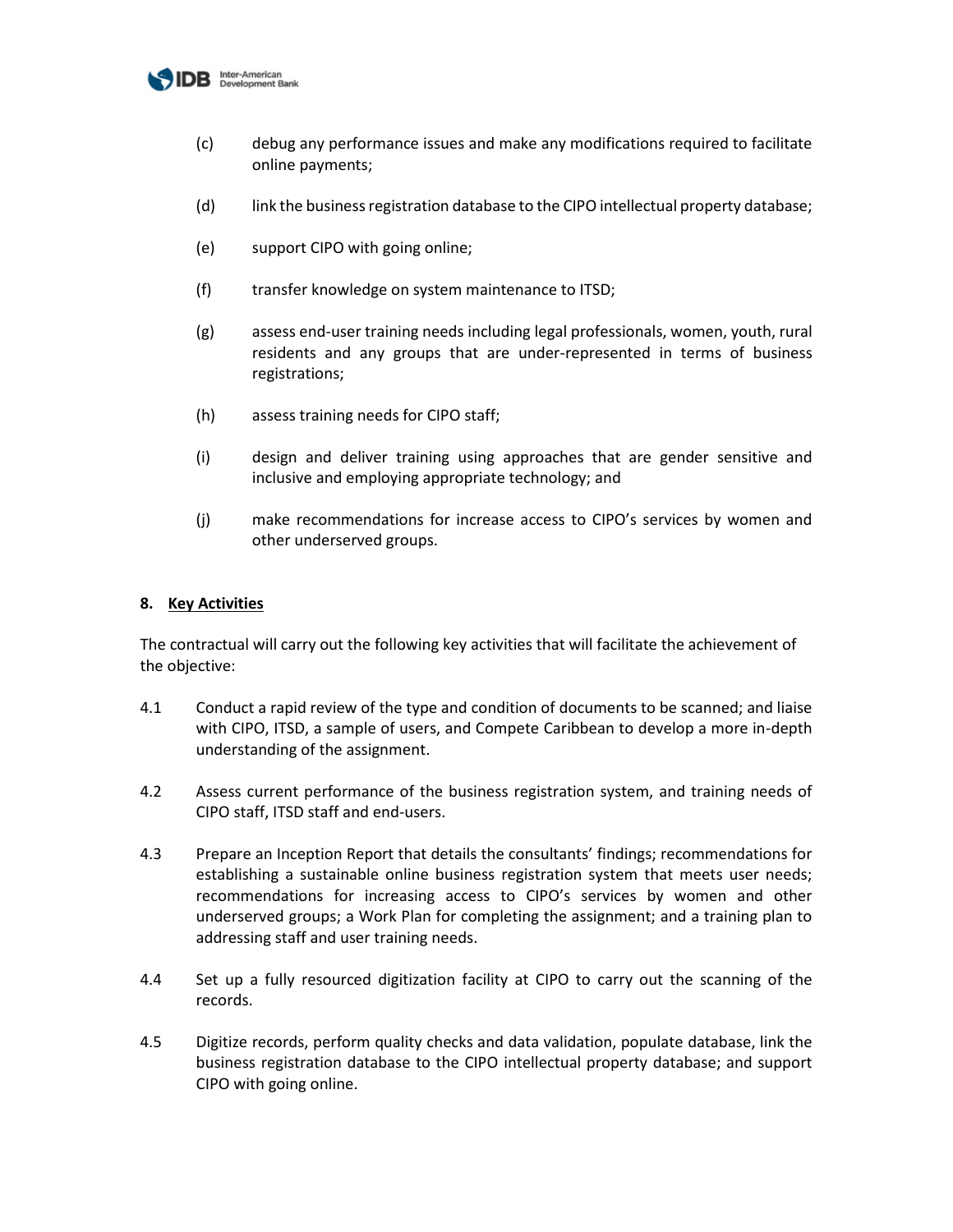

- 4.6 Develop training materials, deliver training using approaches that are gender sensitive and inclusive and employ appropriate technology, and evaluate training delivered.
- 4.7 Prepare a Final Report that (i) evaluates the performance of the performance of the online services, and the success of the training/capacity building conducted; (ii) makes recommendations for sustaining the delivery of online services; and (iii) includes userfriendly User and Technical Manuals for end users, CIPO staff and ITSD.

### **9. Expected Outcome and Deliverables**

The expected outcomes and products under this assignment are the following.

- 5.1 A draft Inception Report within 3 weeks of contract signing.
- 5.2 Finalized Inception Report within 1 week of receipt of comments from CIPO, ITSD, and Compete Caribbean.
- 5.3 Draft Training Materials for training targeted to CIPO staff, ITSD and end-users within 2 weeks of acceptance of the Inception Report.
- 5.4 Finalized Training Materials within 1 week of receipt of comments from CIPO, ITSD, and Compete Caribbean.
- 5.5 Draft Final Report within 12 weeks of acceptance of the Inception Report.
- 5.6 Revised Final Report within 2 weeks of receipt of comments from CIPO, ITSD, and Compete Caribbean.

### **10. Supervision and Reporting**

**10.1.** The technical and administrative responsibilities of this consultancy will be coordinated by Michael Hennessey (IFD/CTI) in collaboration with Compete Caribbean's Facility Coordination Unit.

#### **11. Schedule of Payments & Qualifications**

**11.1.** Payment terms will be based on project milestones or deliverables. The Bank does not expect to make advance payments under consulting contracts unless a significant amount of travel is required.

| <b>Payment Schedule</b> |                                 |      |  |
|-------------------------|---------------------------------|------|--|
|                         | <b>Deliverable</b>              | %    |  |
|                         | 5. Finalized Inception Report   | 30%  |  |
|                         | 6. Finalized Training Materials | 20%  |  |
|                         | 7. Revised Final Report         | 50%  |  |
| TOTAL                   |                                 | 100% |  |

#### **Qualifications**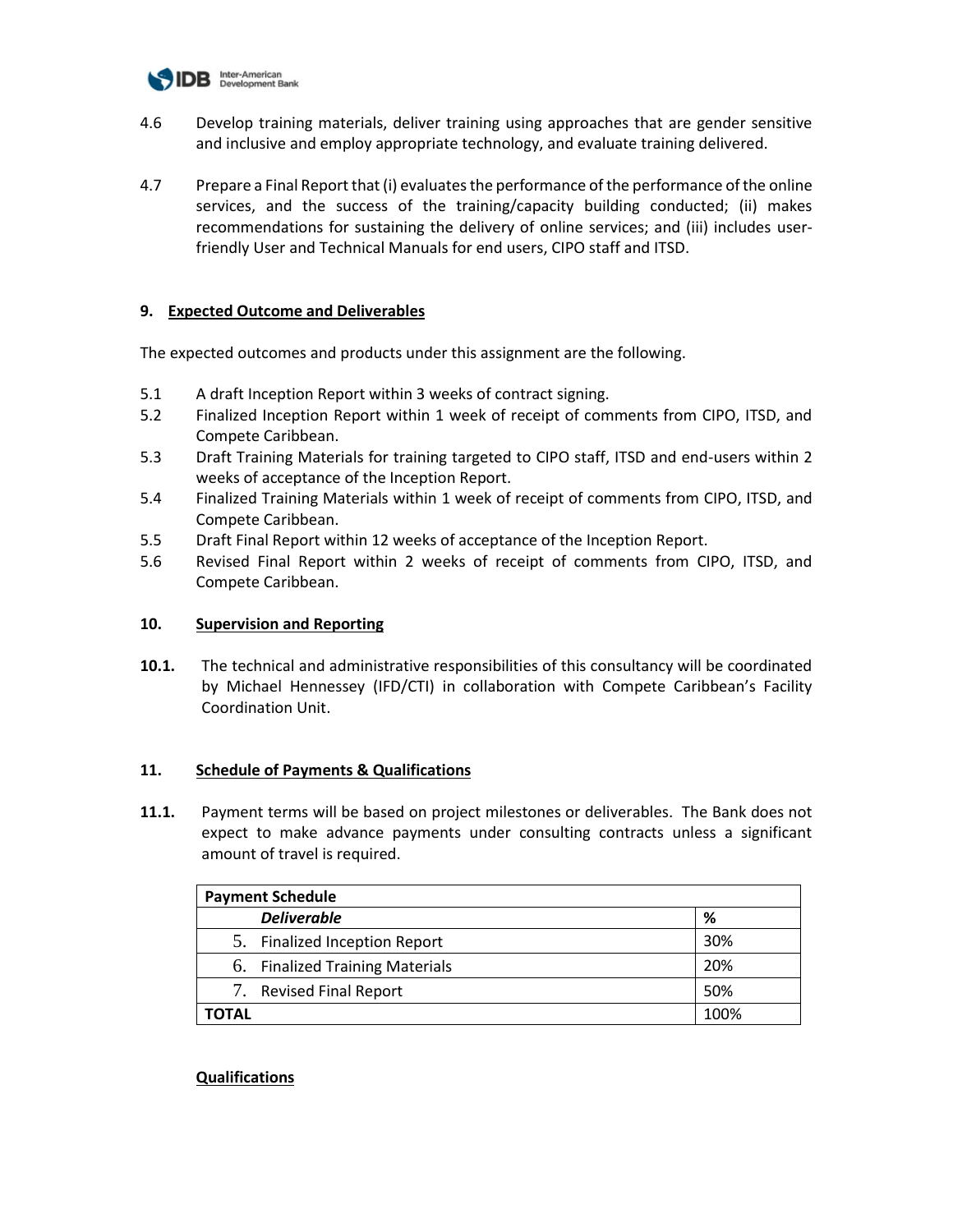

Contractual teams should have specific expertise and knowledge, which will be the main criterion for their selection. It is anticipated that the team would comprise of individuals with strong competencies in the below areas but this is not meant to restrict team compositions to exact roles described below.

## **Team Leader/IT Specialist**

## Academic Degree / Level & Years of Professional Work Experience:

• Advanced degree in in IT/Computer Science

## **Experience**

- Minimum of 10 years of experience in systems and software development including web enabled development of comparable projects; and leading project teams for complex IT projects.
- Experience in business process modeling including documenting and analyzing functional procedures and workflows, business process reengineering and definition and evaluation of user requirements in the selection or development and implementations of IT systems.

### Other Skills

- Project Management
- Excellent and proven track record of previous works with governments and/or multilaterals.
- Change management/capacity building
- Fluency in English
- Strong interpersonal, verbal and written communication skills
- Proven ability to advise and train users in the use of complex systems/applications and related matters and effectively prepare specifications and other written reports/documentation in a clear and concise style. Ability to communicate with various levels of technical experience (developers, end-users, management and support staff);
- Competent in the following technologies: Java, .NET, ADO, JSP, HTML5, JavaScript, ASPX, SQL Server and Oracle in a heterogeneous environment (Windows and Linux).

## **Digitalization Technician**

Academic Degree / Level & Years of Professional Work Experience:

• Degree in IT/Computer Science.

## Experience

At least 5 years of experience digitizing data in a registry environment.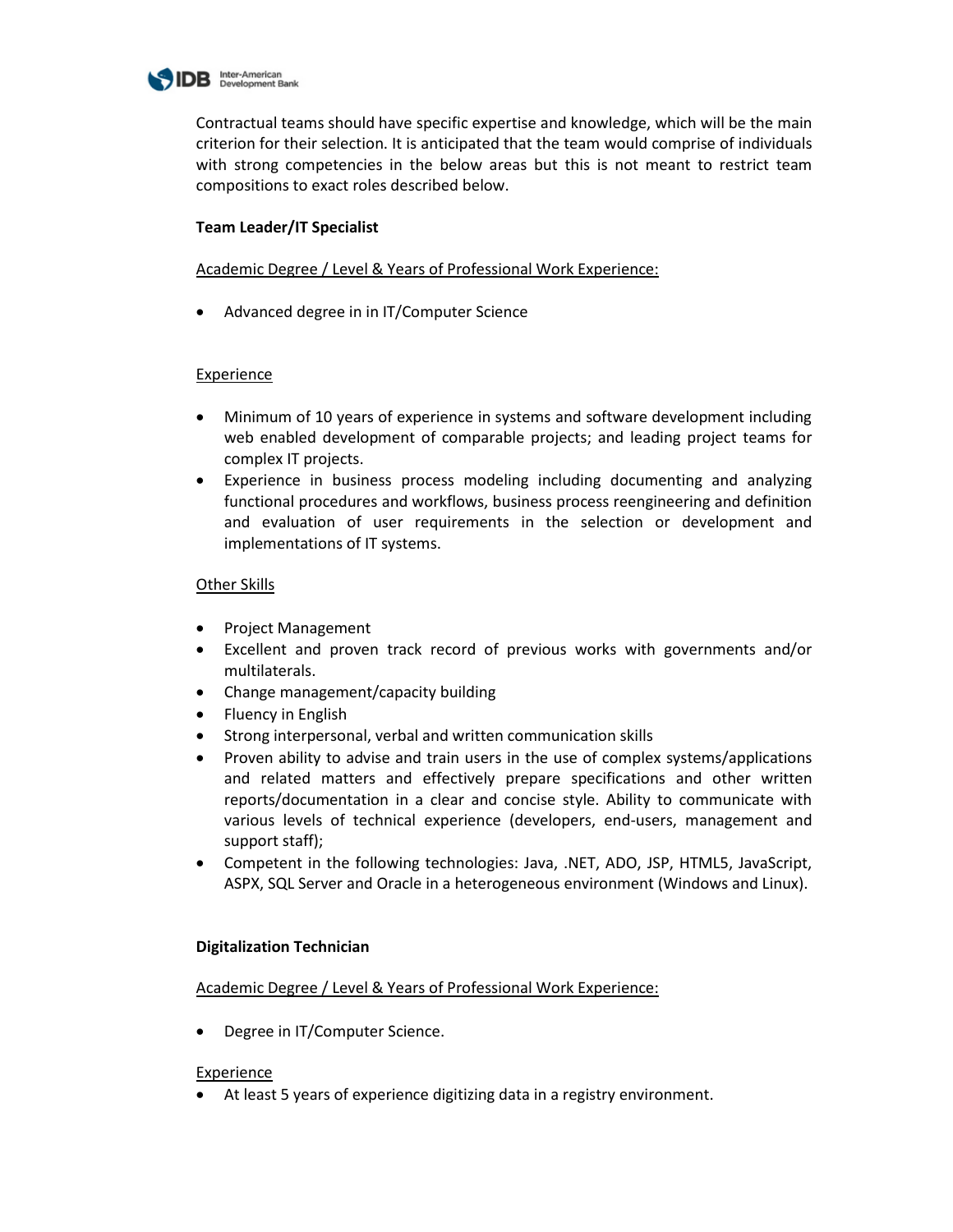

Other Skills

- Strong organization/administration skills, well organized, self-motivated, and capable of handling records with care.
- Highly skilled in use of scanning software and equipment.
- Fluency in English
- Good report writing skills

## **Characteristics of the Consultancy**

Consultancy category and modality: Firm, Simplified Competitive Selection (SCS)

Contract duration: Five (5) months from the start date.

Place(s) of work: External consultancy that may require a presence on the ground in St. Vincent and the Grenadines for approximately 40% of the estimated effort.

**About us:** At the Inter-American Development Bank, we're devoted to improving lives. Since 1959, we've been a leading source of long-term financing for economic, social, and institutional development in Latin America and the Caribbean. We do more than lending though. We partner with our 48-member countries to provide Latin America and the Caribbean with cutting-edge research about relevant development issues, policy advice to inform their decisions, and technical assistance to improve on the planning and execution of projects. For this, we need people who not only have the right skills, but also are passionate about improving lives.

**Payment and Conditions:** Compensation will be determined in accordance with Bank's policies and procedures. The Bank, pursuant to applicable policies, may contribute toward travel and moving expenses. In addition, candidates must be citizens of an IDB member country.

**Visa and Work Permit:** The Bank, pursuant to applicable policies, may submit a visa request to the applicable immigration authorities; however, the granting of the visa is at the discretion of the immigration authorities. Notwithstanding, it is the responsibility of the candidate to obtain the necessary visa or work permits required by the authorities of the country(ies) in which the services will be rendered to the Bank. If a candidate cannot obtain a visa or work permit to render services to the Bank the contractual offer will be rescinded

**Consanguinity:** Pursuant to applicable Bank policy, candidates with relatives (including the fourth degree of consanguinity and the second degree of affinity, including spouse) working for the IDB, IDB Invest, or MIF as staff members or Complementary Workforce contractuals, will not be eligible to provide services for the Bank.

**Diversity:** The Bank is committed to diversity and inclusion and to providing equal opportunities to all candidates. We embrace diversity based on gender, age, education, national origin, ethnic origin, race, disability, sexual orientation, and religion. We encourage women, Afro-descendants and persons of indigenous origins to apply.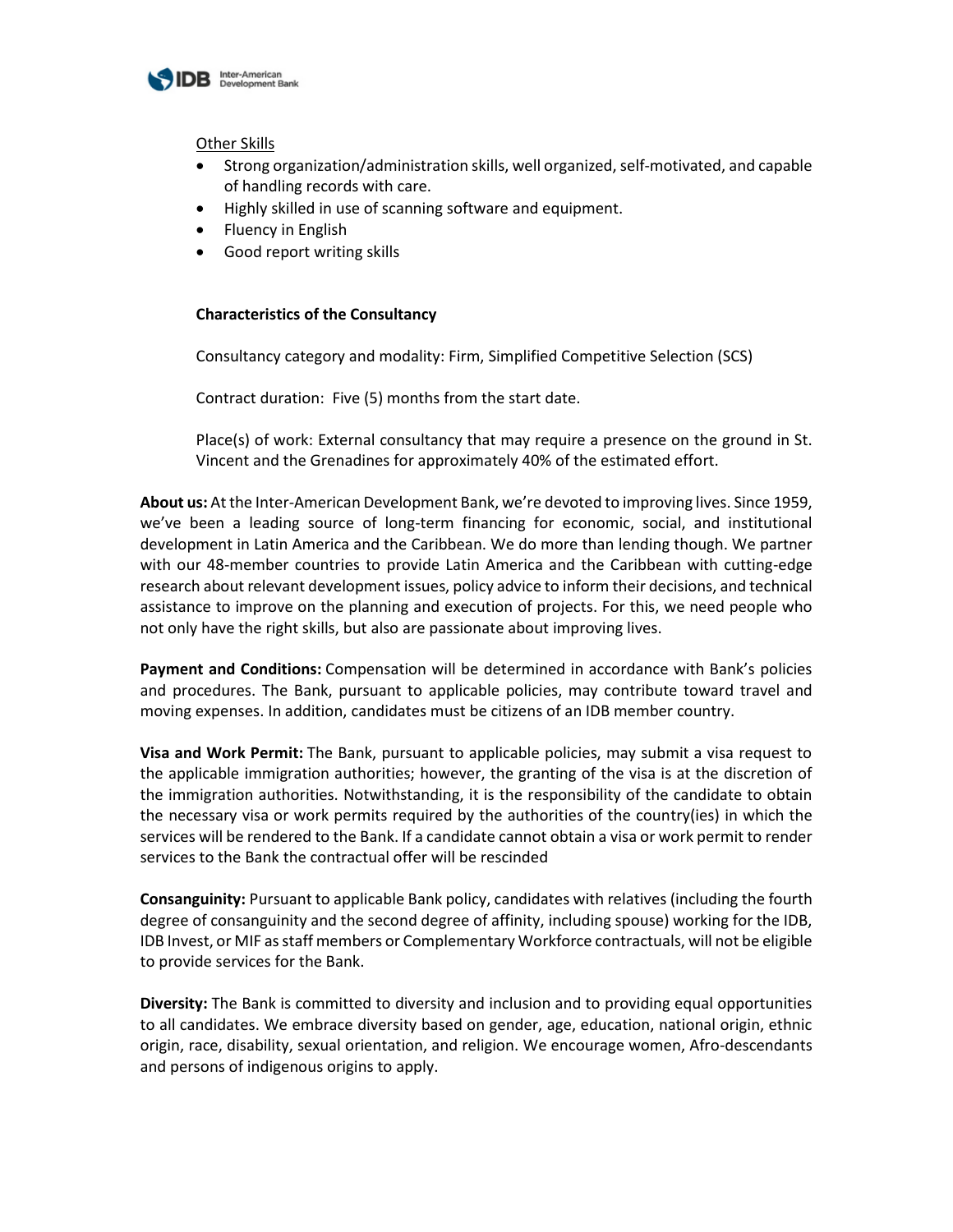

**REGIONAL IFD/CTI Institutional Strengthening to Promote the Development of Small and Medium Sized Enterprises in St. Vincent & the Grenadines RG-T3270**

**Communications Specialist**

### **TERMS OF REFERENCE**

### **12. Background and Justification**

 $\overline{\phantom{0}}$ 

- 1.12 Over the last 6 years, St. Vincent & the Grenadines ranking on the World Bank's Ease of Doing Business Index has steadily declined moving from 75 in 2013 to 129 in 2018. The country has fallen in all the Doing Business Thematic Areas except for Resolving Insolvency. Although efforts were made during the preceding years to reform the business climate these measures were not sufficient in their efficiency and delivery in improving the performance of various indicators and improving St. Vincent and the Grenadines overall doing business ranking.
- 1.13 Goal 1 of the National Economic and Social Development Plan: Re-engineering Economic Growth. One of the strategic objectives in the Saint Vincent and the Grenadines' National Economic and Social Development Plan (NESDP) 2013-2025, is to enhance productivity and competitiveness, which the Government plans to achieve by, among other things , reducing the costs of doing business in Saint Vincent and the Grenadines through measures aimed at (i) improving energy efficiency; (ii) increasing productivity; (iii) enhancing delivery of business-related public services; and (iv) implementing a judicious mix of fiscal and monetary policies
- 1.14 Various business climate reform initiatives have been executed over the last five years, are ongoing or imminent<sup>3</sup>. These initiatives are being implemented with the support of various regional and international development agencies including the CSME Unit,

 $3$  Some of these include: (i) an ongoing ECCB-led initiative to establish a credit bureau for the eight-member Eastern Caribbean Currency Union; (ii) completion of a diagnostic assessment and towards reforming the Secured Transaction Legal Framework in the Member Countries of the OECS; (iii) the development of guidelines towards a regional approach to insolvency reform; (iv) establishment of the USD12m Eastern Caribbean Partial Credit Guarantee Corporation (ECPCGC) Agreement; (v) the completed Caribbean Regional Communications Infrastructure Program which improved the country's telecommunications infrastructure; (vi) implementation of risk management practices at Customs by optimizing the use of ASYCUDA World and significantly reducing container inspections; (vii) constructions of a new airport; (viii) ongoing efforts to improve preparedness and infrastructure resilience to natural disasters; (ix) the completed 10th EDF-financed CARICOM Online Companies Registries project, which provided a region-wide electronic platform for online name searches and name reservation, and business and company registration; and (x) diagnosis and development of action plans to improve Starting a Business, a recently initiated regional project by the Commonwealth Secretariat and the Caribbean Association of Investment Promotion Agencies (CAIPA), Caribbean Export Development Agency.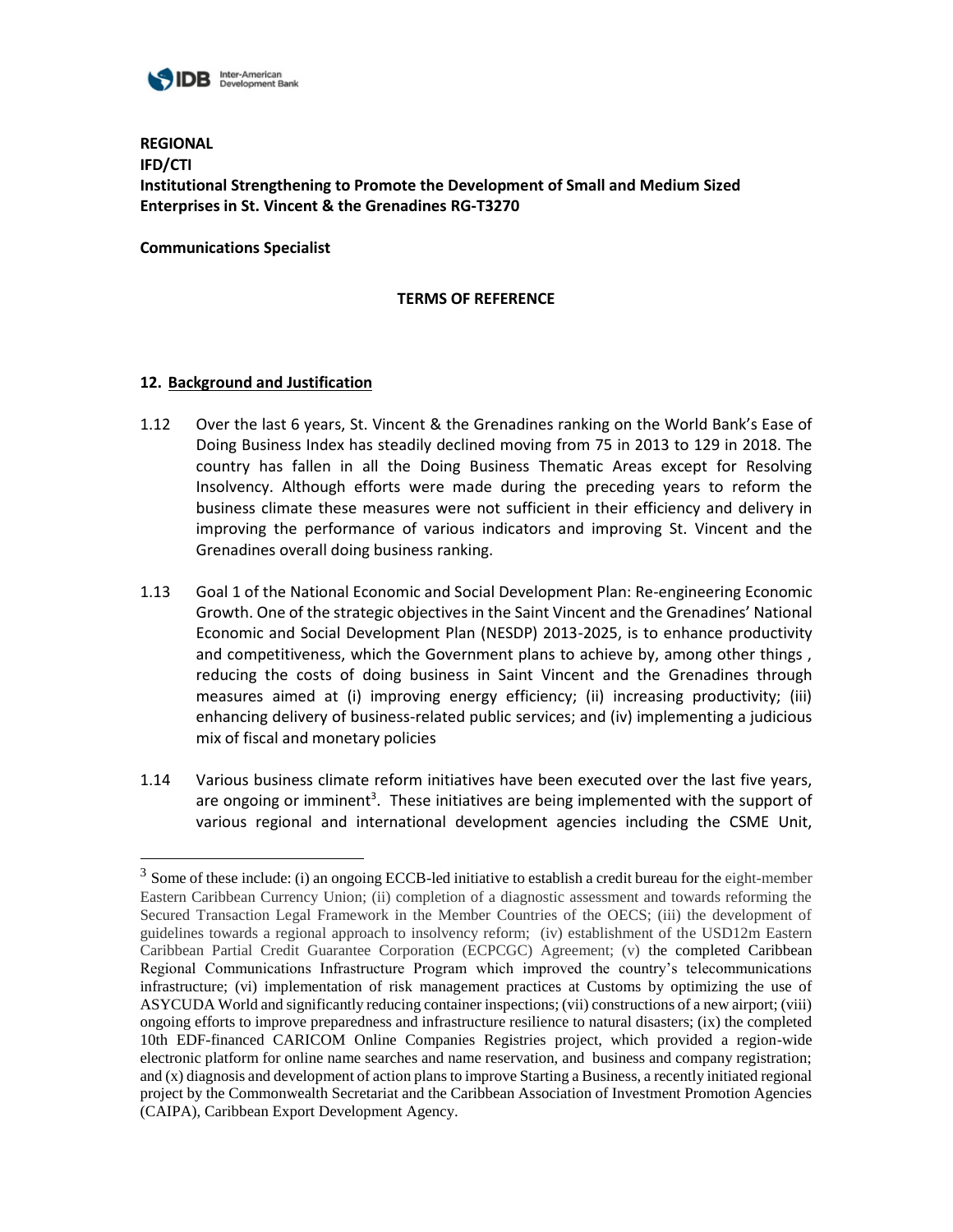

CARICOM Secretariat, 10<sup>th</sup> European Development Fund (EDF), World Bank Group, Eastern Caribbean Central Bank, Caribbean Development Bank, the United Nations Conference on Trade and Development, and the Commonwealth Secretariat.

- 1.15 As a result of assistance provided under the CARICOM Online Companies Registries project (financed under the 10th EDF), an automated system for registering companies, business names, and other legal entities was established within the Commerce and Intellectual Property Office (CIPO). The automated system is designed to enable submission and processing of applications and electronic data exchanges with other registries within CARICOM. Despite design capability, most of the processes at CIPO are still conducted manually and are paper-based. The Final Report of the CARICOM project detailed actions, which CIPO had to implement to utilize the Online Registry, these were: (i) complete data entry of all historic records; (ii) enhance some of the CIPO forms; and (ii) increase its network bandwidth to avoid the poor performance currently being experienced. Since project completion, work was done to enhance the CIPO forms and to improve the reliability of the internet service at CIPO.
- 1.16 The Compete Caribbean Partnership Facility (CCPF) is supporting the implementation of a project titled *Institutional Strengthening to Promote the Development of Small and Medium Sized Enterprises in St. Vincent & the Grenadines*. The project is aimed at strengthening the institutional capacity of CIPO to support business registration. More specifically, the project will support the digitization of hard copy records, population of CIPO's databases, technical support to establish and launch an online service, and the delivery of technical and user training.
- 1.17 The Compete Caribbean Partnership Facility has the objective of this consultancy to manage project communications for the project *Institutional Strengthening to Promote the Development of Small and Medium Sized Enterprises in St. Vincent & the Grenadines*. More specifically, the main responsibilities of the consultant include (i) managing the launch of the online services and generally sensitizing potential users on its availability; (ii) developing user-friendly user guidelines for posting via the CIPO website; and (iii) communicating the results of project to stakeholders.

## **13. Key Activities**

The candidate will carry out the following key activities that will facilitate the achievement of the objective:

2.6 Develop a more in-depth understanding of the assignment by liaising with CIPO, the government's Information Technology Services Department (ITSD), and Compete Caribbean; studying background documents on the business registration process; and liaising with current and potential users (including a representative number of women-owned enterprises and MSMEs).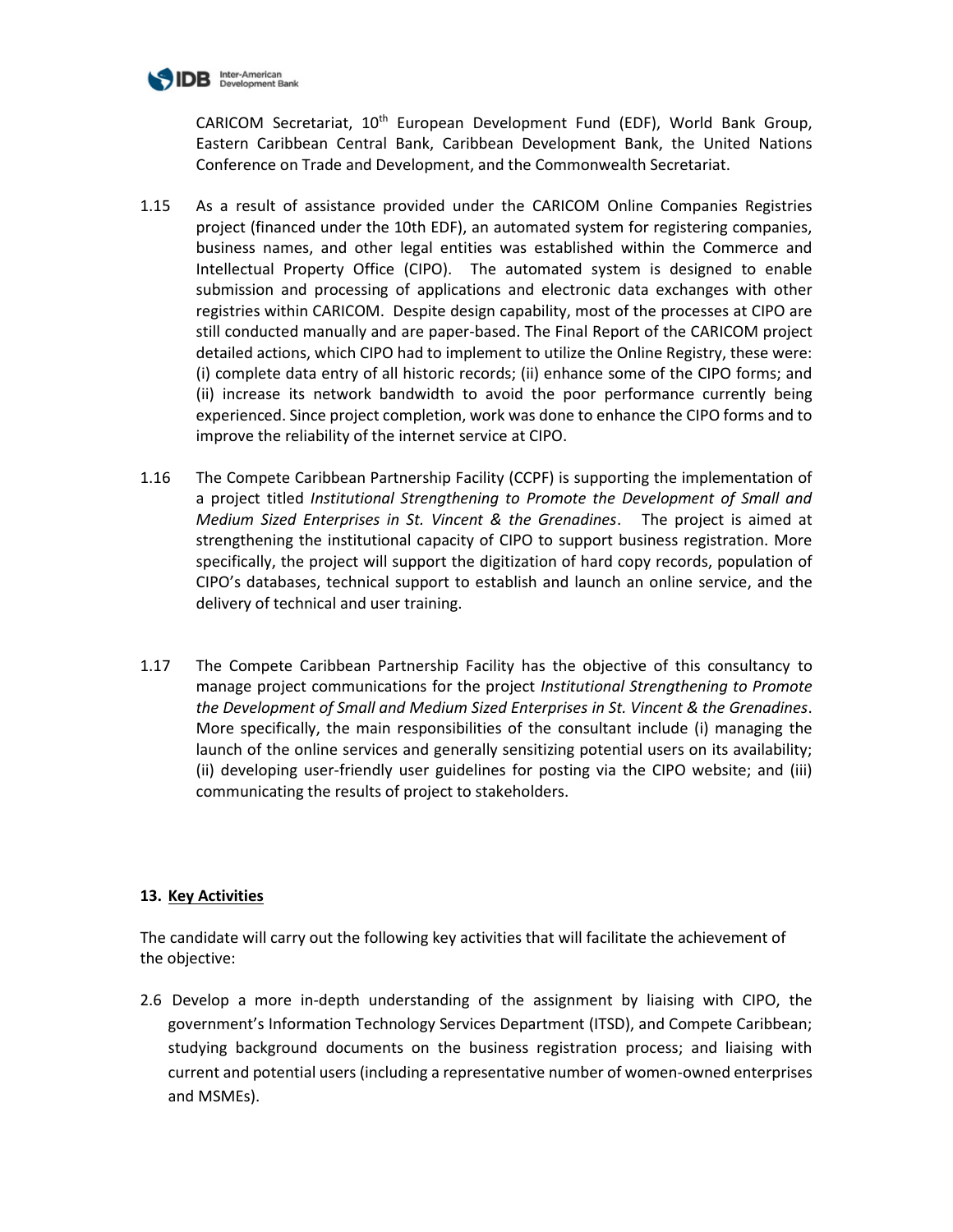

- 2.7 Prepare a draft Work Plan for completing the assignment that includes draft Communications Plan for sensitizing potential users of the online service and communicating the results of the project.
- 2.8 Finalize the Work Plan and Communications Plan based on feedback provided.
- 2.9 Finalize the Communications Plan based on feedback provided.
- 2.10 Prepare draft communications materials related to the sensitizing potential users of the online service, the launch of the online service and communicating the results of the project.
- 2.11 Prepare a Final Report that provides an evidence-based assessment of the communications activities conducted and makes recommendations for increasing the use of CIPO online business registration services.

## **14. Expected Outcome and Deliverables**

The candidate will be responsible for the delivery of the following products:

- 3.7 Draft Work Plan and Communications Plan with within 2 weeks of contract signing.
- 3.8 Revised Work Plan and Communications Plan within 1 weeks of receipt of CIPO and Compete Caribbean's comments on the draft versions.
- 3.9 Draft communications materials at least 1 week in advance of the planned date of the relevant communication activities, as detailed in the approved Work Plan and Communications Plan.
- 3.10 Revised communications materials at least 1 day after receipt of comments from CIPO and Compete Caribbean on the draft version.
- 3.11 An Interim Report within 1 week of the launch of the online service that evaluates the launch and details activities to be implemented and timelines for the remaining period of the assignment.
- 3.12 Final Report within 12 weeks of the launch of the online service.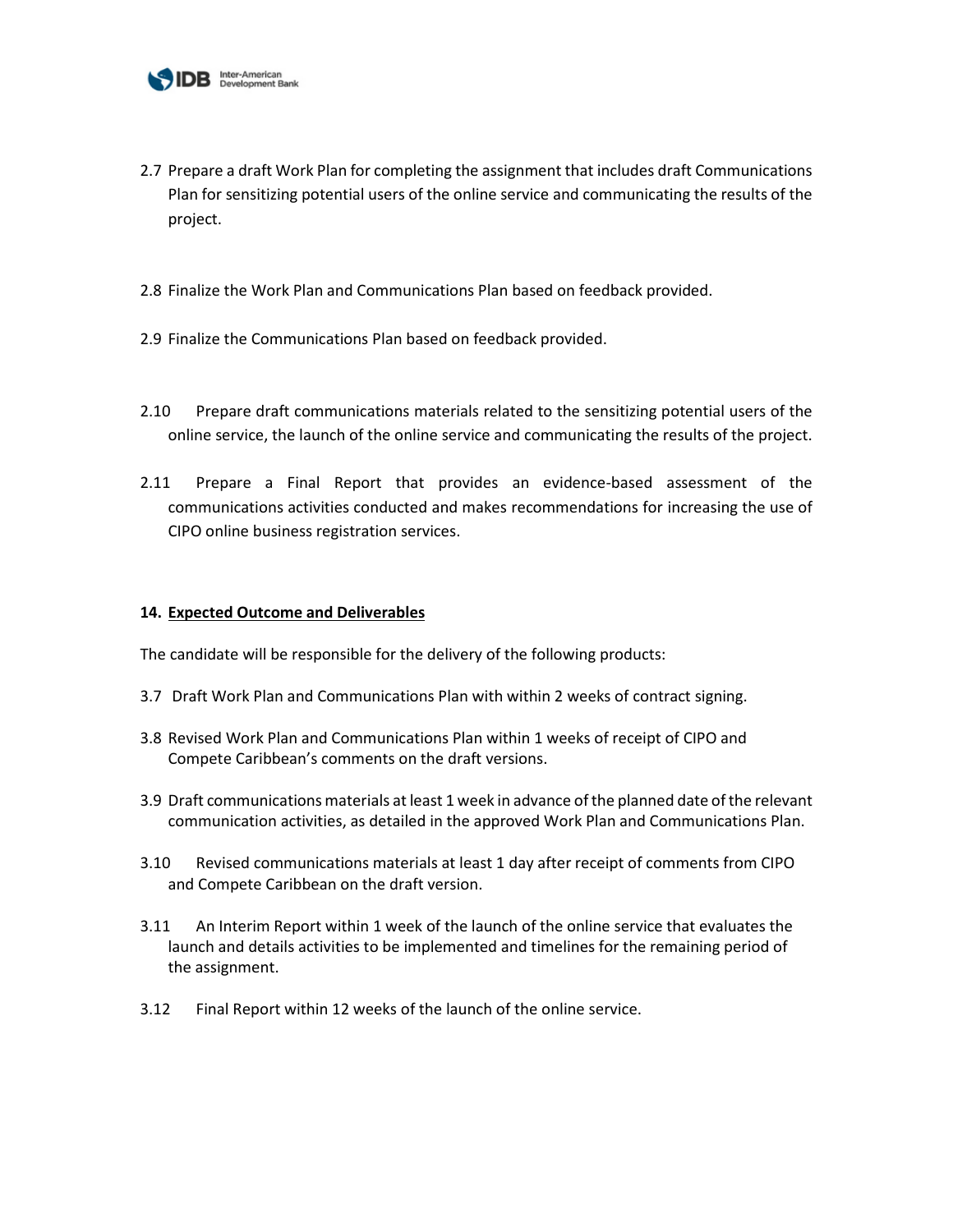

## **15. Schedule of Payments & Qualifications**

4.2 Payment terms will be based on project milestones or deliverables. The Bank does not expect to make advance payments under consulting contracts unless a significant amount of travel is required.

| <b>Payment Schedule</b>                        |        |  |  |
|------------------------------------------------|--------|--|--|
| <b>Deliverable</b>                             | %      |  |  |
| 8. Finalized Work Plan and Communications Plan | 30%    |  |  |
| Interim Report<br>9.                           | 40%    |  |  |
| 10. Final Report                               | 30%    |  |  |
| TOTAL                                          | $00\%$ |  |  |

#### **Qualifications**

Academic Degree / Level & Years of Professional Work Experience:

- Master's degree in Journalism; Mass Communications; Public Relations or related field.
- At least 10 years of working experience in communications with significant experience in designing implementing communication strategies to support the implementation of development project
- Ability to develop, promote, implement, monitor and evaluate Communications Strategies.
- Specific experience in the following areas: social media management, media relations, and event management

#### Core Competencies:

- Good communication and organizational skills, with demonstrated evidence of capacity to produce and present good reports.
- Sound understanding of a results-oriented approach to planning and implementation
- Proficiency with social media sites (twitter, Facebook, LinkedIn, Pinterest, YouTube)
- Proficiency with basic video/media editing tools
- Demonstrated proficiency at using data to drive communications' (google analytics, etc.)
- Knowledge and understanding of business registration process in Saint Vincent and the Grenadines.
- Language: Excellent ability to communicate in English both written and spoken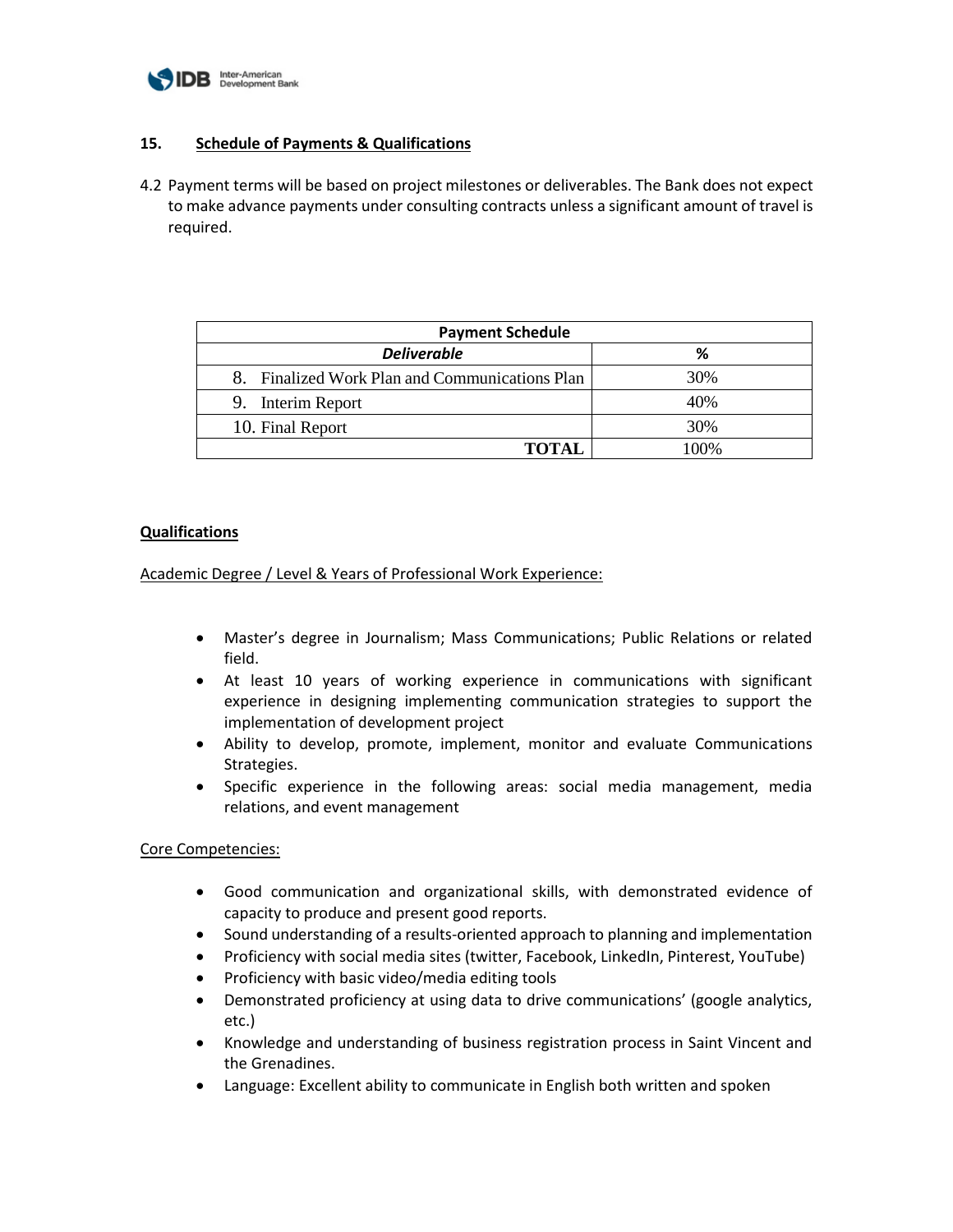

#### **Characteristics of the Consultancy**

- **Type of contract and modality**: Individual, Product and External Services Contractual (PEC), Lump Sum
- **Contract duration:** Five (5) months from the start date including approximately 25 noncontinuous working days.
- **Place(s) of work**: External consultancy that may require a presence on the ground in St. Vincent and the Grenadines for approximately 40% of the estimated effort.
- **Responsible person:** Michael Hennessey, Private Sector Development Specialist Private Sector Development Specialist, of the Competitiveness, Technology and Innovation Division (IFD/CTI).
- **Requirements:** Candidates must be individuals from any IDB member country or non-IDB member countries recognized by the Donors of the Compete Caribbean Partnership Facility as eligible.

**Our culture:** Working with us you will be surrounded by a diverse group of people who have years of experience in all types of development fields, including transportation, health, gender and diversity, communications and much more.

**About us:** At the Inter-American Development Bank, we're devoted to improving lives. Since 1959, we've been a leading source of long-term financing for economic, social, and institutional development in Latin America and the Caribbean. We do more than lending though. We partner with our 48-member countries to provide Latin America and the Caribbean with cutting-edge research about relevant development issues, policy advice to inform their decisions, and technical assistance to improve on the planning and execution of projects. For this, we need people who not only have the right skills, but also are passionate about improving lives.

**Payment and Conditions:** Compensation will be determined in accordance with Bank's policies and procedures. The Bank, pursuant to applicable policies, may contribute toward travel and moving expenses. In addition, candidates must be citizens of an IDB member country.

**Visa and Work Permit:** The Bank, pursuant to applicable policies, may submit a visa request to the applicable immigration authorities; however, the granting of the visa is at the discretion of the immigration authorities. Notwithstanding, it is the responsibility of the candidate to obtain the necessary visa or work permits required by the authorities of the country(ies) in which the services will be rendered to the Bank. If a candidate cannot obtain a visa or work permit to render services to the Bank the contractual offer will be rescinded

**Consanguinity:** Pursuant to applicable Bank policy, candidates with relatives (including the fourth degree of consanguinity and the second degree of affinity, including spouse) working for the IDB, IDB Invest, or MIF as staff members or Complementary Workforce contractuals, will not be eligible to provide services for the Bank.